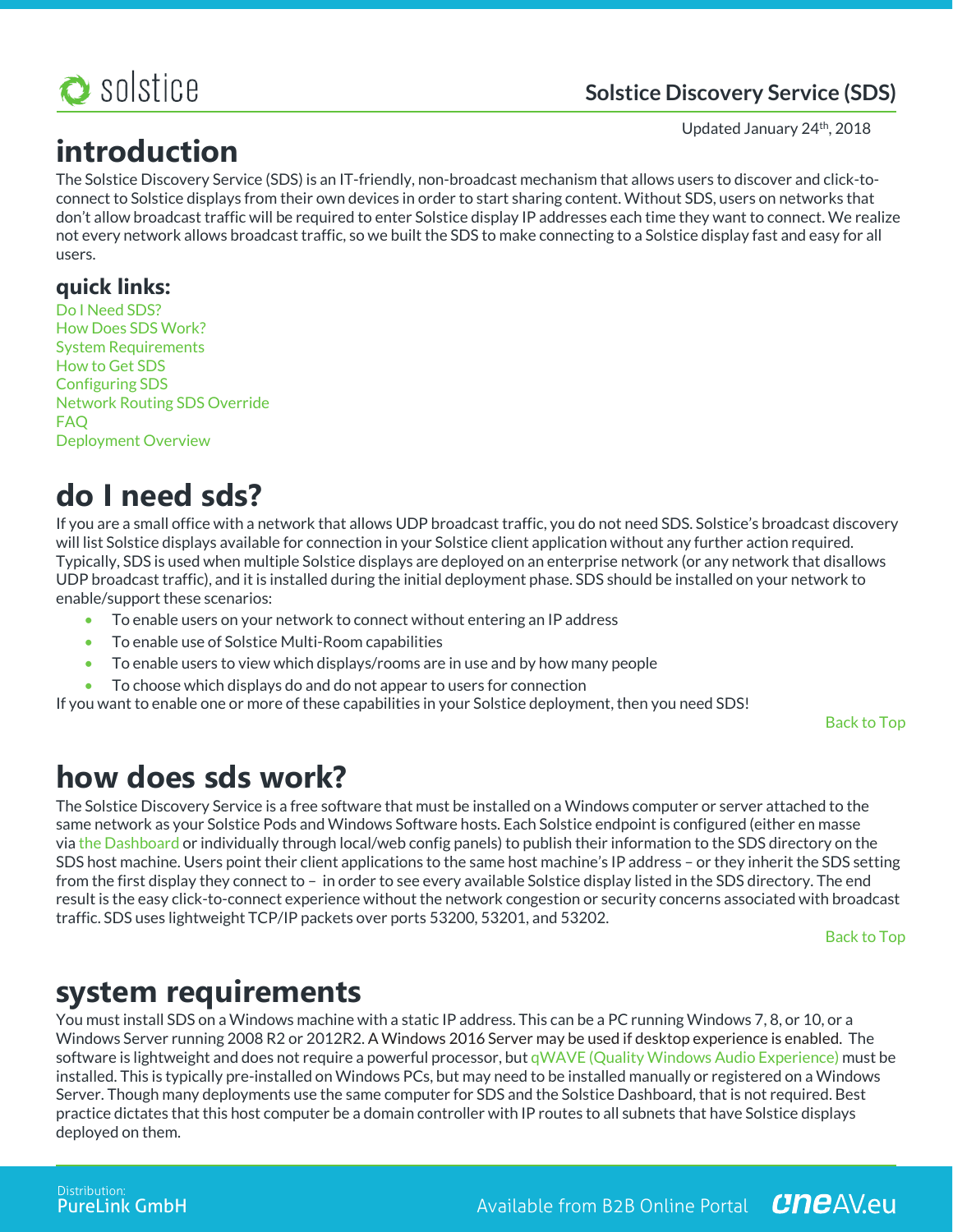

For a standard installation, the SDS host machine requires a static IP address because the Solstice displays and client applications will use this IP address to communicate with the directory. For an advanced installation, see 'Optional Network Routing SDS Override', below.

Both the Solstice display software and the Solstice client software communicate to the SDS periodically using lightweight TCP/IP packets over network ports 53200, 53201, and 53202, which will need to be allowed through the host machine's firewall and on the network(s).

Back to Top

# **how to get sds**

download sds »

The download/installation location is not important to the functionality of SDS, so move the file to the most appropriate place in your file system, or leave it where it is. Run the file and follow the dialog steps to install SDS.

Back to Top

# **configuring sds**

After installing SDS, the next step is to get your displays and users Solstice apps all pointed to the SDS host.

### **step 1: find the ip address of the sds host**

If you already know the static IP address of the machine with SDS installed, move on to step two. To find your IP address, open a Command Prompt window and type 'ipconfig'. The IP address you need is in the results:



## **step 2: tell solstice displays about the sds host**

#### **Method 1: Tell Each Display Individually**

If you are not using the Dashboard to manage Enterprise licenses of Solstice and/or only have a few Solstice displays, you can update each Solstice display with the SDS host information individually.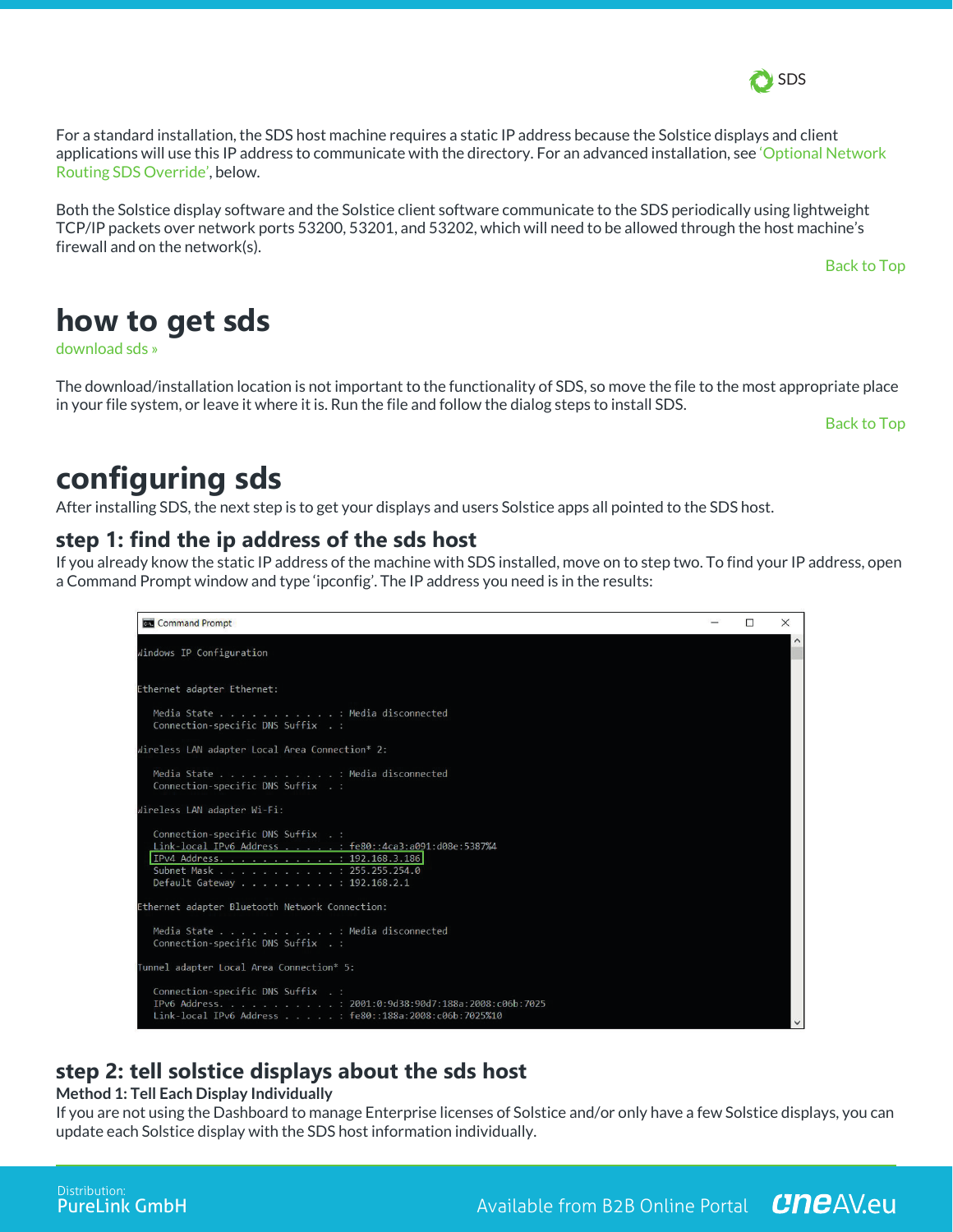

- Go to the configuration panel for a Solstice display.
- Check the box for 'Publish display name to SDS'. This is not exclusive of broadcasting the name, so it is fine to leave both boxes checked.
- Enter the SDS Host IP Address(s) and click Apply'.

| Managing Display: Huddle Room 118 (192.168.3.207)  |                              |                |  |  |  |  |  |  |
|----------------------------------------------------|------------------------------|----------------|--|--|--|--|--|--|
| Display<br>Network<br>Tools                        | <b>Updates and Licensing</b> |                |  |  |  |  |  |  |
| Naming and Discovery                               |                              |                |  |  |  |  |  |  |
| <b>Display Name</b>                                |                              |                |  |  |  |  |  |  |
| Huddle Room 118                                    |                              |                |  |  |  |  |  |  |
| <b>Welcome Screen Customization</b>                |                              |                |  |  |  |  |  |  |
| Main Splash Screen Presence Bar (bottom left)      |                              |                |  |  |  |  |  |  |
| Show Display Name                                  | $\overline{\mathbf{z}}$      | Ø              |  |  |  |  |  |  |
| Show Host IP Address                               | $\overline{v}$               | $\overline{z}$ |  |  |  |  |  |  |
| Show Screen Key                                    | $\overline{a}$               | Ø              |  |  |  |  |  |  |
| <b>Display Name Publishing Method</b>              |                              |                |  |  |  |  |  |  |
| Broadcast display name on the network              |                              |                |  |  |  |  |  |  |
| Publish display name to Solstice Directory Service |                              |                |  |  |  |  |  |  |
| SDS Host 1 (not required) 192.168.3.186            |                              |                |  |  |  |  |  |  |
| SDS Host 2 (not required) 192.168.3.127            |                              |                |  |  |  |  |  |  |
|                                                    |                              |                |  |  |  |  |  |  |

• Note that there are two SDS host fields available. A second SDS host can be listed for Solstice display(s) that are attached to two networks via Solstice's dual-network mode. This supports collaboration among users on separate primary and secondary networks, such as a main corporate/campus network and a guest network. Displays attached to two networks will require an SDS host machine on each network in order for users on both networks to realize all the benefits of SDS.

#### **Method 2: Tell Displays Through Dashboard**

If you are using the Dashboard to manage your Enterprise Edition Solstice licenses, you can easily provide the SDS host IP address to many Solstice displays at once.

• In the Dashboard's 'SDS' tab, click 'Configure Primary SDS Host' and enter the IP address of the host machine. The SDS tab's icon will turn green once a connection to this host has been made.

| <b>Solstice Dashboard</b>                                                                                       |                   |                        |                                                                               |        |                                     |                 |                                                          | □             | $\times$ |
|-----------------------------------------------------------------------------------------------------------------|-------------------|------------------------|-------------------------------------------------------------------------------|--------|-------------------------------------|-----------------|----------------------------------------------------------|---------------|----------|
| Solstice dashboard                                                                                              |                   |                        |                                                                               |        |                                     |                 |                                                          | by mersive    |          |
| <b>Import Displays</b><br>CSV File<br>Manual<br>Discover<br>Your Solstice Instances<br>Q                        | ce and Usage<br>ె | $\overline{=}$ Network | <b>Security</b><br>Solstice Directory Service active and managing 2 displays: | System | <b>IST</b><br><b>Message Center</b> | <b>Activity</b> | Licensing<br>Configure Primary SDS Host<br>192.168.3.186 | $\approx$ sps |          |
| <b>Display Name</b><br><b>IP Address</b><br># Solstice Pod, Unlimited v2.8.3<br>192.168.3.156<br>JohnPod1<br>n. | + Details         |                        |                                                                               |        |                                     |                 |                                                          |               |          |

- Select the Solstice display(s) you want to add to the SDS directory from the list on the left (use CTRL+click or SHIFT+click to select multiple).
- In the 'Network' tab, check the 'List display to SDS' box and enter the host machine's IP address under 'SDS Host 1'.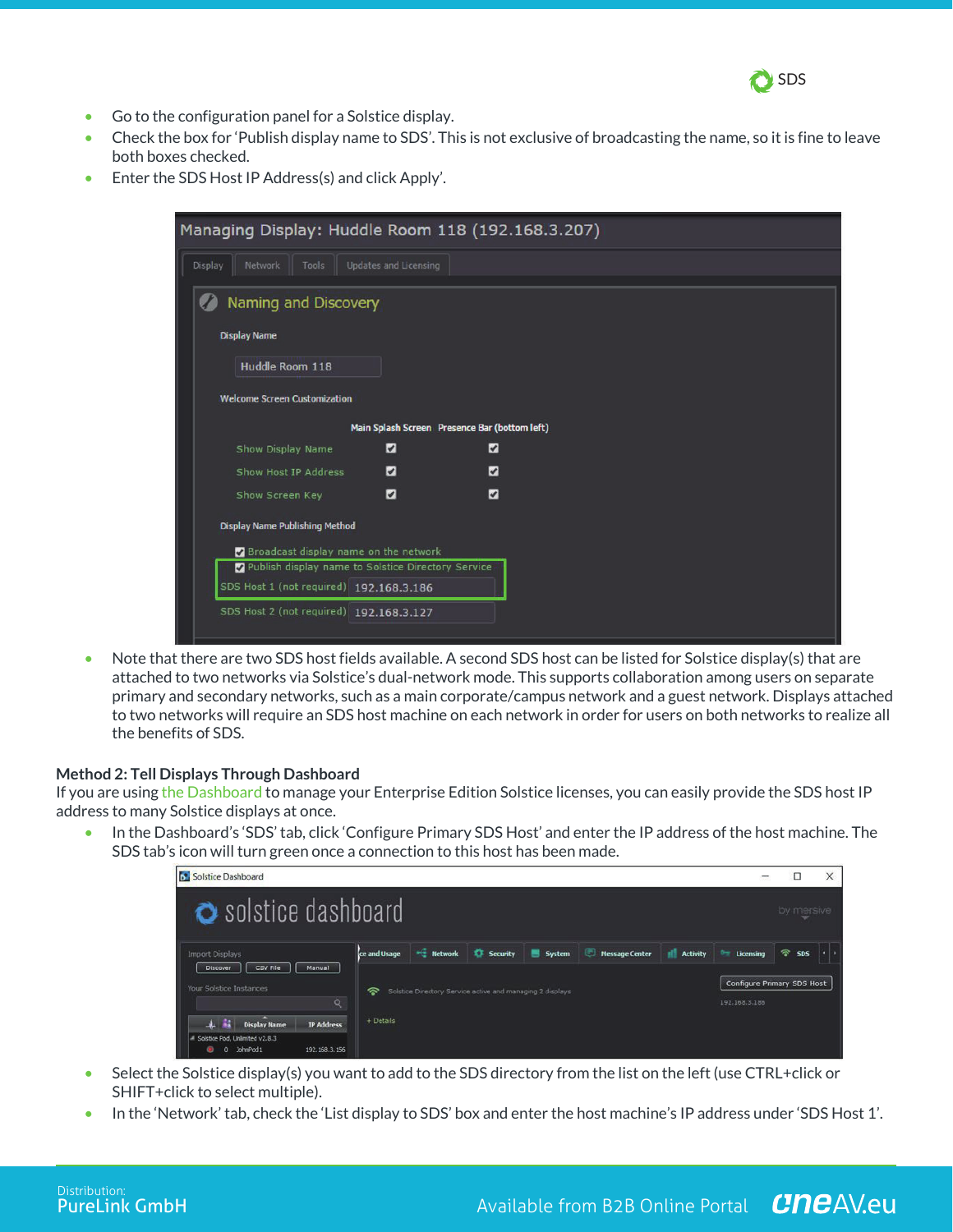

| Solstice Dashboard                                                          |                                       |                                                              |                   |        |                                                                                                              |                     |           |            |  |
|-----------------------------------------------------------------------------|---------------------------------------|--------------------------------------------------------------|-------------------|--------|--------------------------------------------------------------------------------------------------------------|---------------------|-----------|------------|--|
| Solstice dashboard                                                          |                                       |                                                              |                   |        |                                                                                                              |                     |           | by mersive |  |
| <b>Import Displays</b><br>CSV File<br><b>Discover</b>                       | ce and Usage<br>Manual                | - Network                                                    | <b>D</b> Security | System | Message Center                                                                                               | <b>Ill</b> Activity | Licensing | 曑<br>505   |  |
| Your Solstice Instances                                                     | $\alpha$                              | Display Discovery<br>X Broadcast display name on the network |                   |        | X List display to Solstice Directory Service (Listing at solsticedrectoryservice.solstice_customer_internal) |                     |           |            |  |
| <b>Display Name</b><br>Solstice Pod, Unlimited v2.8.3<br>0 JohnPod1         | <b>IP Address</b><br>192, 168, 3, 156 | SDS Host 1 (not required)                                    | 192.168.3.186     |        |                                                                                                              |                     |           |            |  |
| # Solstice Pod, Unlimited v3.0.0<br>0 Front Conference<br>1 Huddle Room 118 | 192.168.3.71<br>192, 168, 3, 207      | SDS Host 2 (not required)                                    | $\cdots$          |        |                                                                                                              |                     |           |            |  |
| # Solstice Pod, Unimited v3.0.1<br><b>A</b> O Puerect                       | 197 168 3 177                         | A Wah Caning Draws                                           |                   |        |                                                                                                              |                     |           |            |  |

- Click 'Apply' to save your changes.
- Note that there are two SDS host fields available. A second SDS host can be listed for Solstice display(s) that are attached to two networks via Solstice's dual-network mode. This supports collaboration among users on separate primary and secondary networks, such as a main corporate/campus network and a guest network. Displays attached to two networks will require an SDS host machine on each network in order for users on both networks to realize all the benefits of SDS.

### **step 3: tell user applications about the sds host**

To see Solstice displays listed in the SDS directory, each user needs to enter the SDS host IP address in their Solstice app settings menu. This is a one-time requirement – after entering the SDS host once, the users will be able to see Solstice displays available for connection every time they open the app.

Alternatively, SDS will be automatically configured for users that connect by navigating to the display's IP address – unless the device already has another SDS IP address entered. In this case, the original SDS IP address will not be

overwritten automatically (however it can always be changed manually in the setting menu by opening the app > 'Settings' > 'Solstice Discovery Service Address'.



Back to Top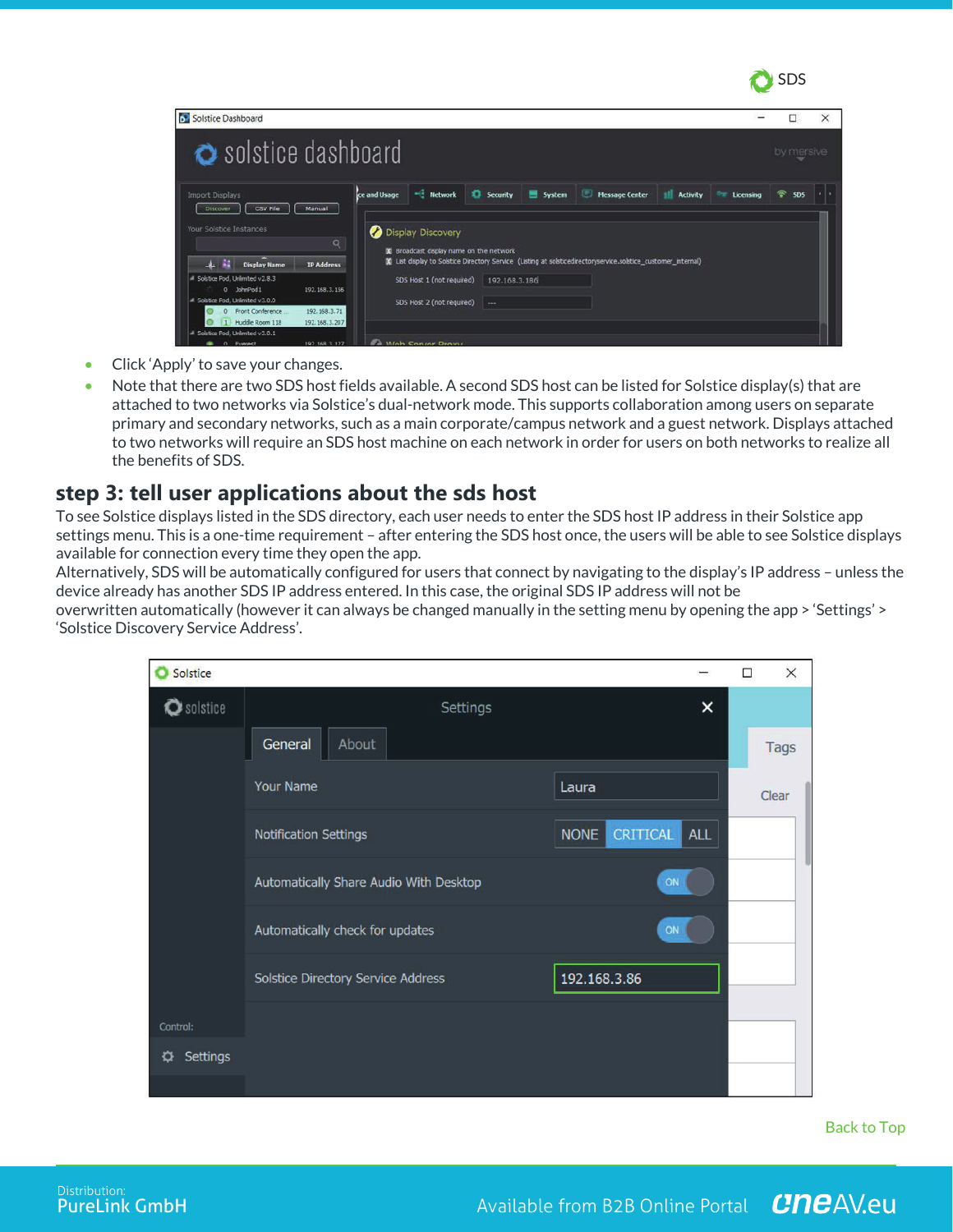

# **optional: network routing sds override**

### **overview**

SDS and Solstice clients have been engineered to support direct network routing so that the IP address of the SDS host machine does not need to be configured. Although this requires modification to the DNS of the local network by the appropriate IT administrators, this approach has some advantages over a traditional SDS installation.

- Users are not required to enter an IP address to connect to a display, even the first time. Instead, any user with a Solstice client will see a dropdown list of Solstice displays and can click to connect.
- Visiting users whose client SDS has already been set for a different network will still discover the SDS on a network that has been configured with the SDS override.

### **configuring direct network routing override**

Download and install SDS as you would for a standard installation: **download sds »**

Then, modify the local network's DNS in one of two ways:

**Option One** // The DNS administrator creates a 'solstice customer internal' domain zone and adds an 'A' record which maps the name 'solsticedirectoryservice.solstice\_customer\_internal' to the IP address of the machine where the SDS is installed.

**Option Two //** Solsticedirectoryservice is an unqualified host name because it does not include a domain name such as 'mersive.com' or 'university.edu'. By leaving off the domain name, we give the client operating system the option of appending the local domain name. This allows the IT department to add an SDS record to their name server using a proprietary domain name, e.g. university.edu.

For example, the university could add a record to their name server as follows:

|   | <b>Type Name</b>                        | TР            |
|---|-----------------------------------------|---------------|
| A | solsticedirectoryservice.university.edu | 192.168.1.100 |

This record is added to the existing zone so that there is no poisoning of the customer's DNS with a 'mersive.com' zone. For this to work properly, the client operating system needs to automatically append the local domain name when resolving the host name, so that the DNS can match it to its record.

This can be accomplished by configuring the DHCP server (typically a wired or wireless router) to provide the default domain name to the client device when it provides the IP address for the device. Devices should then append this domain name to host names when attempting to resolve the host name to an IP address.

NOTE: Option Two does not work correctly on Android devices because the Android OS does not automatically add the domain to an unqualified name. We expect this to be fixed by Google eventually. In the meantime, please use Option One if you expect Android clients to connect to your Solstice displays within your organization. Alternatively, Android devices can always connect by typing in the IP address of the Solstice display host computer.

NOTE: SDS changed from "Solstice Directory Service" to "Solstice Discovery Service" in summer 2017. The two terms are used interchangeably in documentation. The host names "solsticedirectoryservice" and "solsticediscoveryservice" are both valid as of July 2017, with precedence given to the latter.

### **using the sds override**

This direct network routing override method does not require the same IP address-related setup steps as the standard installation. If SDS is active and correctly routed on the network, the Solstice Dashboard will indicate this by changing the SDS tab logo from dark grey to bright green. By clicking on the SDS tab, the set of displays that are being added to the SDS and published to client devices on your network can be viewed. Displays can still be added/removed from the SDS on an individual basis by checking/unchecking the 'Publish Display Name to SDS' feature under the 'Network' tab.

Both the Solstice Pods/Windows displays and the Solstice client software communicate to the SDS periodically using lightweight TCP/IP packets over ports 53200, 53201, and 53202, which will need to be allowed through the host machines'